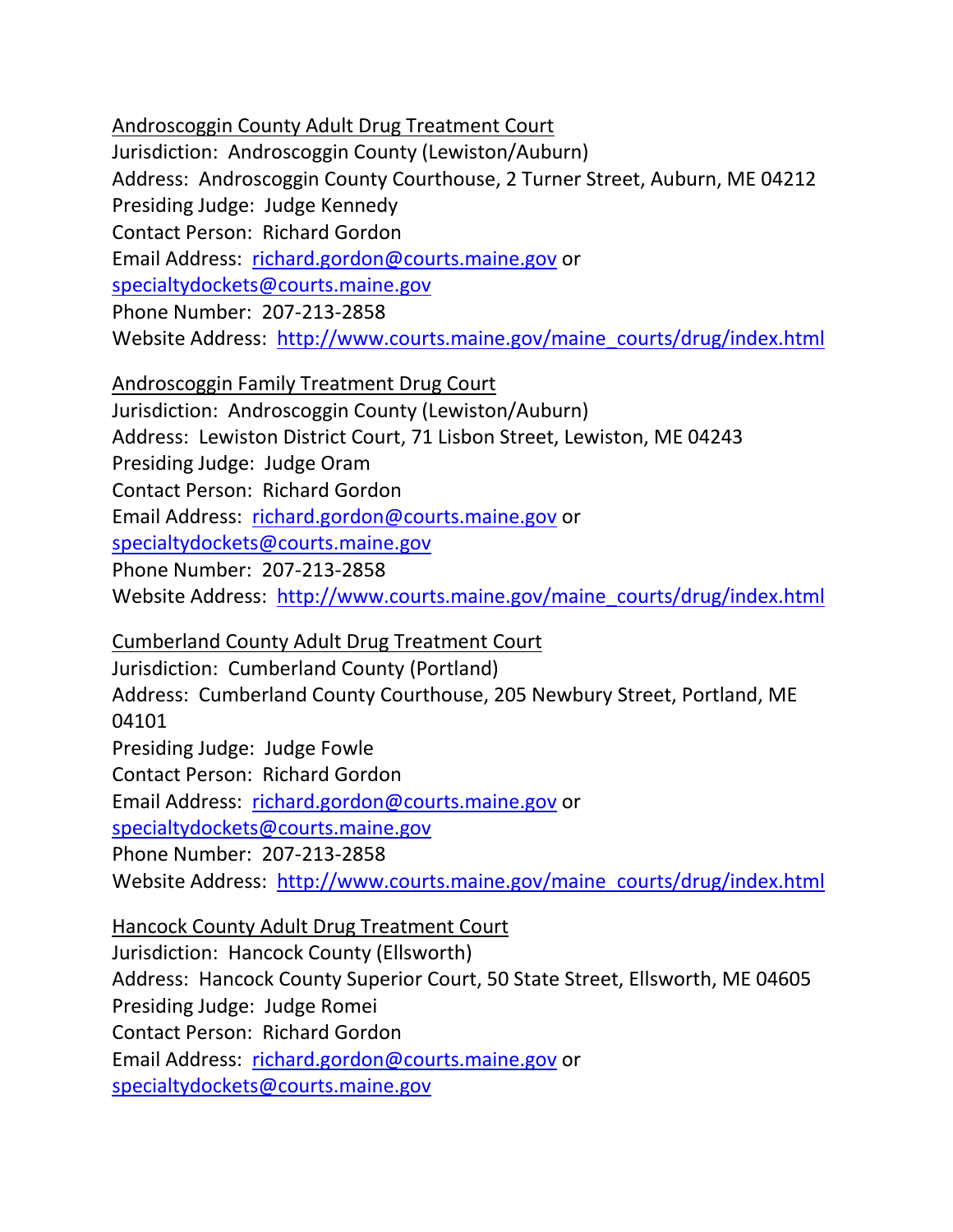Phone Number: 207-213-2858 Website Address: [http://www.courts.maine.gov/maine\\_courts/drug/index.html](http://www.courts.maine.gov/maine_courts/drug/index.html)

Kennebec County Family Treatment Drug Court Jurisdiction: Kennebec County (Augusta) Address: Capitol Judicial Center, 1 Court Street, Augusta, ME 04330 Contact Person: Richard Gordon Email Address: [richard.gordon@courts.maine.gov](mailto:richard.gordon@courts.maine.gov) or [specialtydockets@courts.maine.gov](mailto:specialtydockets@courts.maine.gov) Phone Number: 207-213-2858 Website Address: [http://www.courts.maine.gov/maine\\_courts/drug/index.html](http://www.courts.maine.gov/maine_courts/drug/index.html)

Maine Co-Occurring Disorders Court Jurisdiction: Statewide Address: Capitol Judicial Center, 1 Court Street, Augusta, ME 04330 Presiding Judge: Judge Fowle Contact Person: Richard Gordon Email Address: [richard.gordon@courts.maine.gov](mailto:richard.gordon@courts.maine.gov) or [specialtydockets@courts.maine.gov](mailto:specialtydockets@courts.maine.gov) Phone Number: 207-213-2858 Website Address: [http://www.courts.maine.gov/maine\\_courts/drug/index.html](http://www.courts.maine.gov/maine_courts/drug/index.html)

Maine Co-Occurring Disorders and Veterans Court Jurisdiction: Statewide Address: Capitol Judicial Center, 1 Court Street, Augusta, ME 04330 Presiding Judge: Judge Fowle Contact Person: Richard Gordon Email Address: [richard.gordon@courts.maine.gov](mailto:richard.gordon@courts.maine.gov) or

[specialtydockets@courts.maine.gov](mailto:specialtydockets@courts.maine.gov) Phone Number: 207-213-2858 Website Address: [http://www.courts.maine.gov/maine\\_courts/drug/index.html](http://www.courts.maine.gov/maine_courts/drug/index.html)

Penobscot County Adult Drug Treatment Court Jurisdiction: Penobscot County (Bangor) Address: Penobscot Judicial Center, 78 Exchange Street, Bangor, ME 04401 Presiding Judge: Judge Budd Contact Person: Richard Gordon Email Address: [richard.gordon@courts.maine.gov](mailto:richard.gordon@courts.maine.gov) or